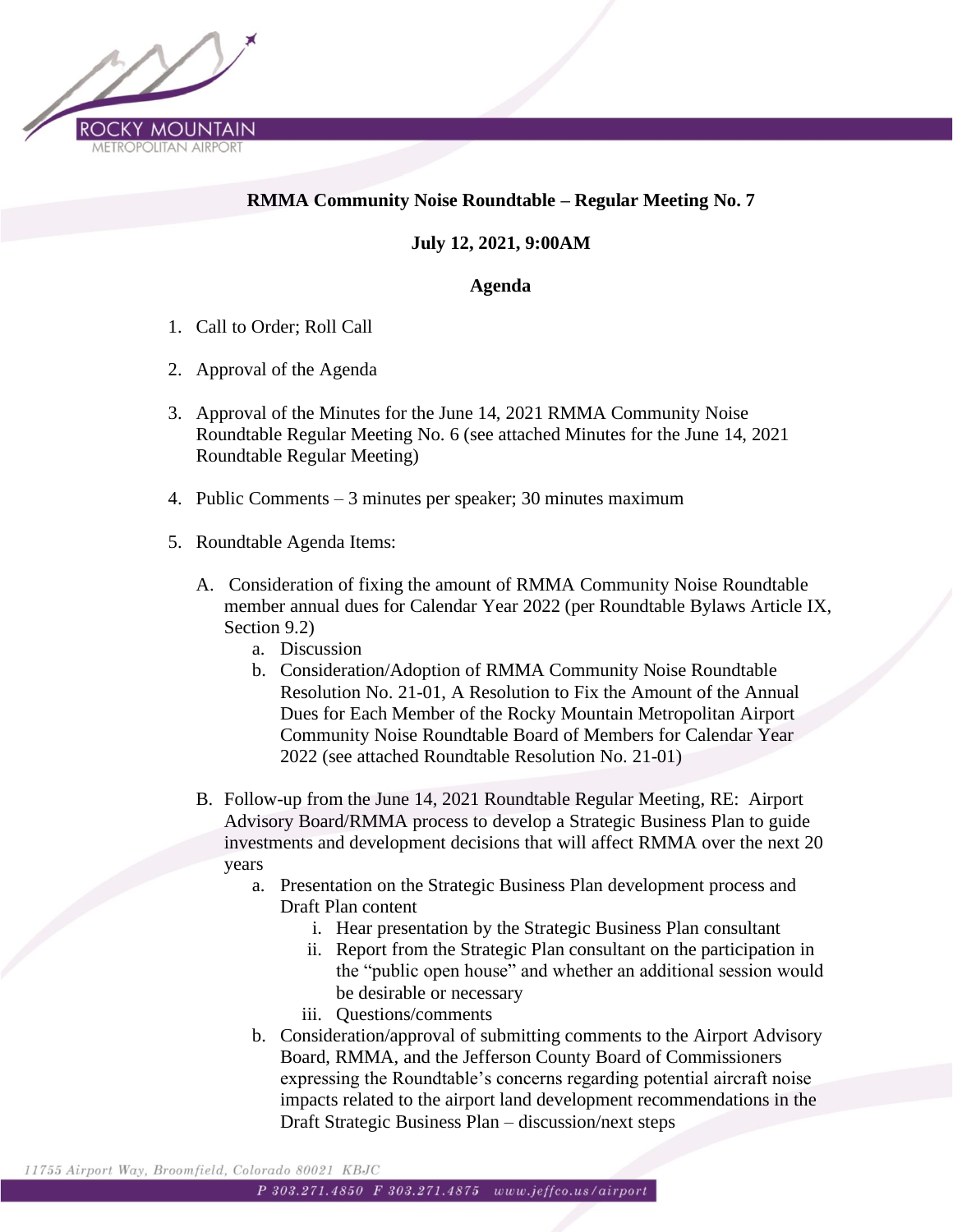

- C. Follow-up from the June 14, 2021 Roundtable Regular Meeting, RE: Discussion of the 2019 RMMA Noise Mitigation Study prepared for the Town of Superior and the City of Louisville by ABCx2 consultants :
	- a. Discussion
	- b. Consideration/Adoption of RMMA Community Noise Roundtable Resolution No. 21-02, A Resolution to Endorse the Aircraft Noise Mitigation Recommendations Contained in the Phase II-Strategy Recommendations Summary Report September 2019 Prepared by ABCx2 for the Town of Superior and the City of Louisville (see attached Roundtable Resolution No. 21-02) (*Note:* the Airport Director is scheduled to give a presentation on the Airport's input on the ABCx2 Phase II Strategy Recommendations at the September 13, 2021 Roundtable Regular Meeting)
- D. Presentation on the Embry-Riddle Aeronautical University noise reduction exhaust systems for its fleet of training aircraft
	- a. Hear presentation
	- b. Questions/comments
- 6. Airport Director's Update
- 7. Committee or Board Member Reports
- 8. Future Agenda Items (not in order):
	- A. Follow-up, RE: Discussion of the 2019 RMMA Noise Mitigation Study prepared for the Town of Superior and the City of Louisville by ABCx2 consultants
		- a. Presentation by the Airport Director on the Airport's input on the ABCx2 Phase II Strategy Recommendations
		- b. Review/approval of a list of stakeholders the Roundtable would request to assist in the implementation of the aircraft noise mitigation strategies contained in the Study
		- c. Consideration of establishing a Roundtable Committee to work with RMMA staff and relevant FAA staff on the Aircraft Noise Mitigation Recommendations Regarding Flight Procedures, Practices, and Policies Contained in the Phase II-Strategy Recommendations Summary Report September 2019 prepared by ABCx2 for the Town of Superior and the City of Louisville; approve appointments to the Committee
	- B. Background report on landing fees what airports use them and why; are there other general aviation airports that use them; who makes the decision to impose them; how is the amount of the fee determined; how are the fees collected
	- C. Discussion of a draft Roundtable Work Program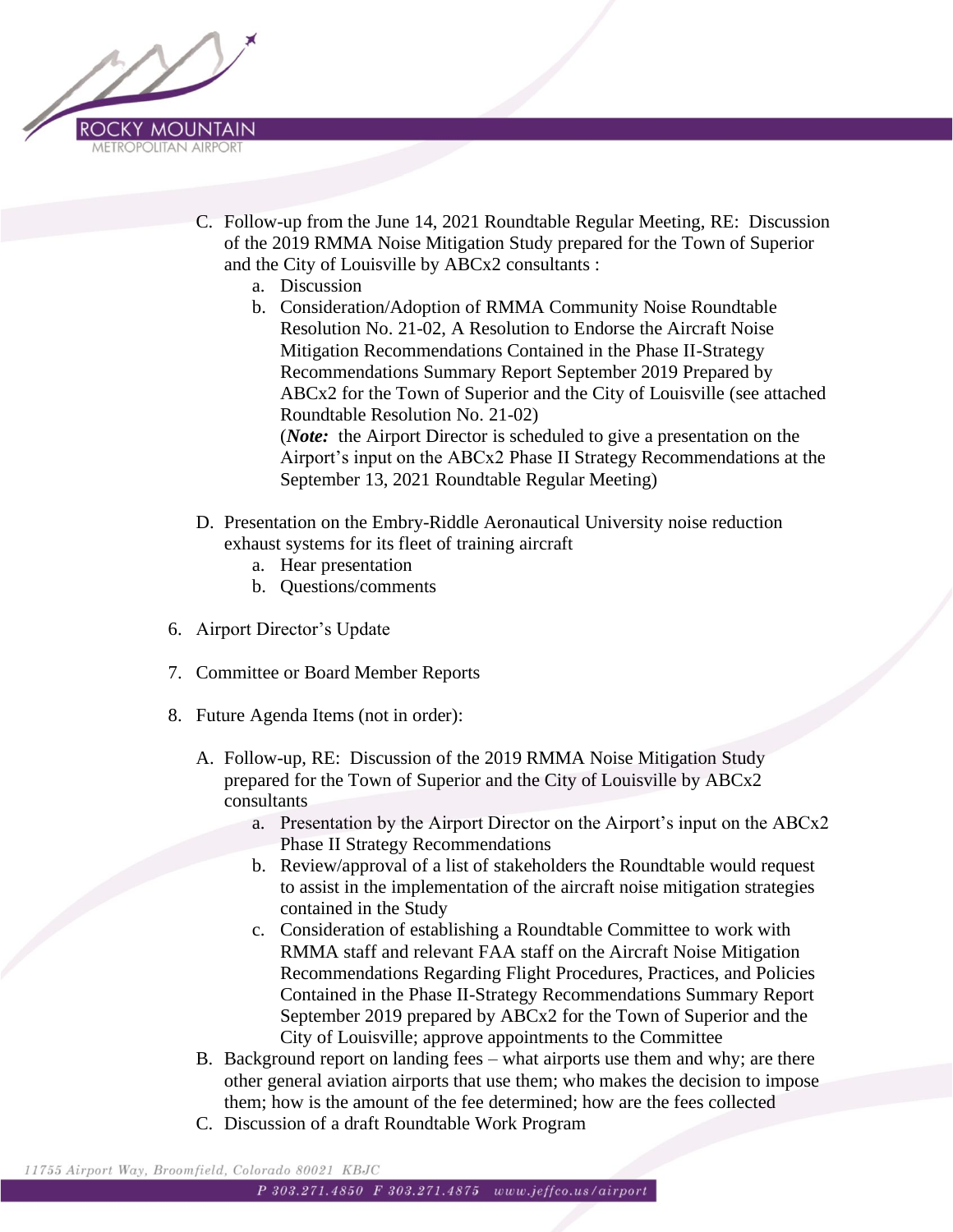

- D. Review of requested additional data/visualizations related to the RMMA aircraft activity "heat map", as requested by Roundtable Members at the March 8, 2021 Roundtable Regular Meeting
- E. Review of local agency land use and development plans
- F. Presentation, re: Other Roundtables lessons learned/success stories
- G. Discussion of an FAR Part 150 Noise Study and whether to make any formal recommendations to Jefferson County/RMMA to pursue an FAR Part 150
- H. Others TBD
- 9. Adjourn

Attachments:

Agenda Item No. 3: Minutes for the June 14, 2021 RMMA Community Noise Roundtable Regular Meeting No. 6

Agenda Item No. 5. A. b: RMMA Community Noise Roundtable Resolution No. 21-01, A Resolution to Fix the Amount of the Annual Dues for Each Member of the Rocky Mountain Metropolitan Airport Community Noise Roundtable Board of Members for Calendar Year 2022

Agenda Item No. 5. C. b: RMMA Community Noise Roundtable Resolution No. 21-02, A Resolution to Endorse the Aircraft Noise Mitigation Recommendations Contained in the Phase II-Strategy Recommendations Summary Report September 2019 Prepared by ABCx2 for the Town of Superior and the City of Louisville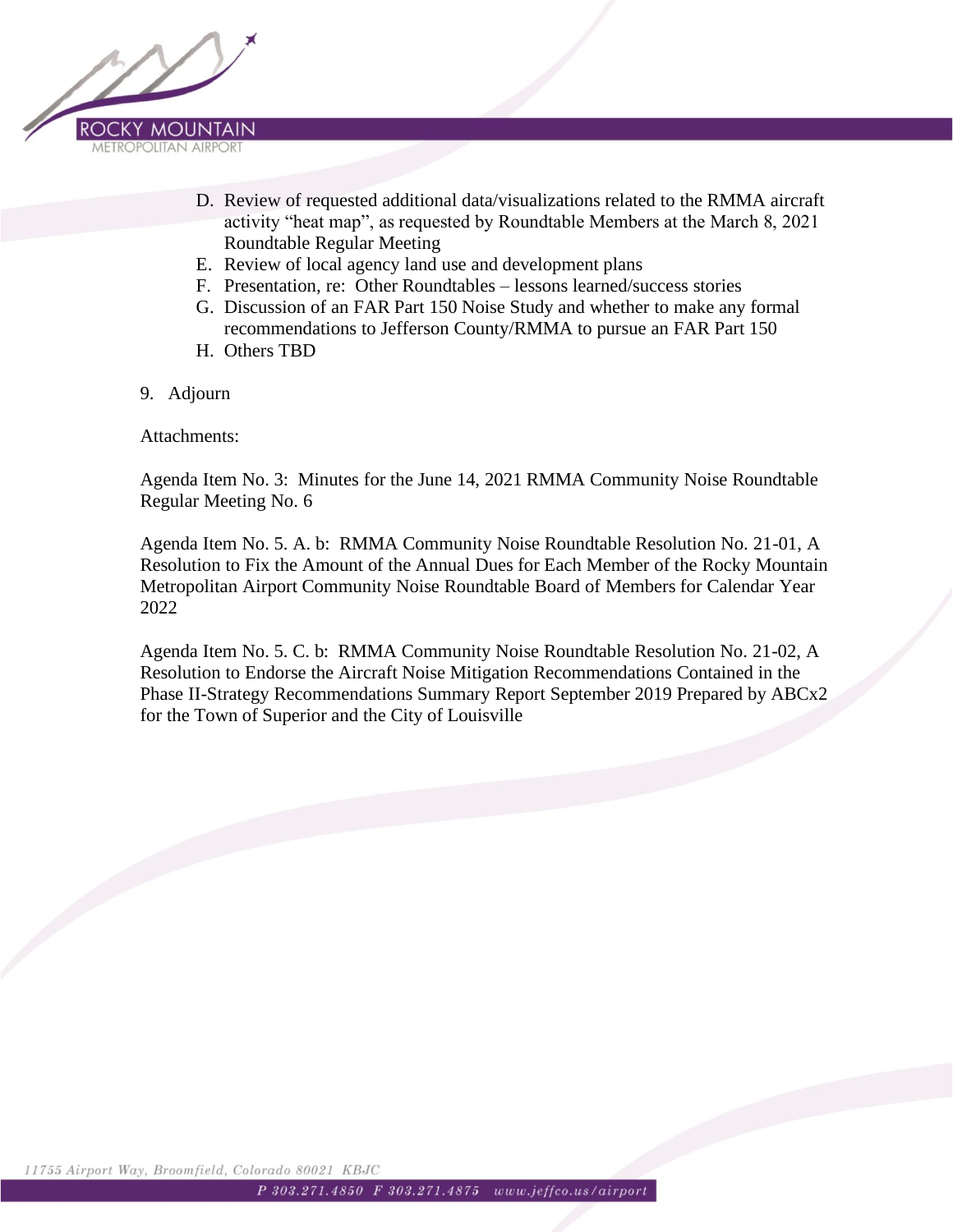

#### **RMMACNR July 12, 2021Public WebEx Link:**

[https://jeffco.webex.com/jeffco/onstage/g.php?MTID=ecc0f47d265d00c1db3d5cda7a65012](https://urldefense.com/v3/__https:/jeffco.webex.com/jeffco/onstage/g.php?MTID=ecc0f47d265d00c1db3d5cda7a6501217__;!!AimZMsSgOA4!7p8jydlzCVWWwNd0vIIMjDk4gP0ZwTfpRFCzc6p27V0BthgvvlSvkyNU8RuJQNI$) [17](https://urldefense.com/v3/__https:/jeffco.webex.com/jeffco/onstage/g.php?MTID=ecc0f47d265d00c1db3d5cda7a6501217__;!!AimZMsSgOA4!7p8jydlzCVWWwNd0vIIMjDk4gP0ZwTfpRFCzc6p27V0BthgvvlSvkyNU8RuJQNI$)

Call-In Number: +1-408-418-9388 United States Toll Meeting Number: 146 821 6941

#### **Public Comment Details:**

Public Comment will be taken for up to 30 minutes on a first-come, first-serve basis at a maximum of 3 minutes per speaker. **If you would like to provide comments to the roundtable, you must participate in the meeting via WebEx**. Upon entering, you may register for public comment by using the WebEx chat function to notify the host. Please provide your first and last name, and address. You will receive confirmation if you have been added to the public comment list.

Please note that all microphones are muted upon entry to the virtual meeting. During Public Comment, your name will be called in the order it was received. Your microphone will be unmuted once your name has been called.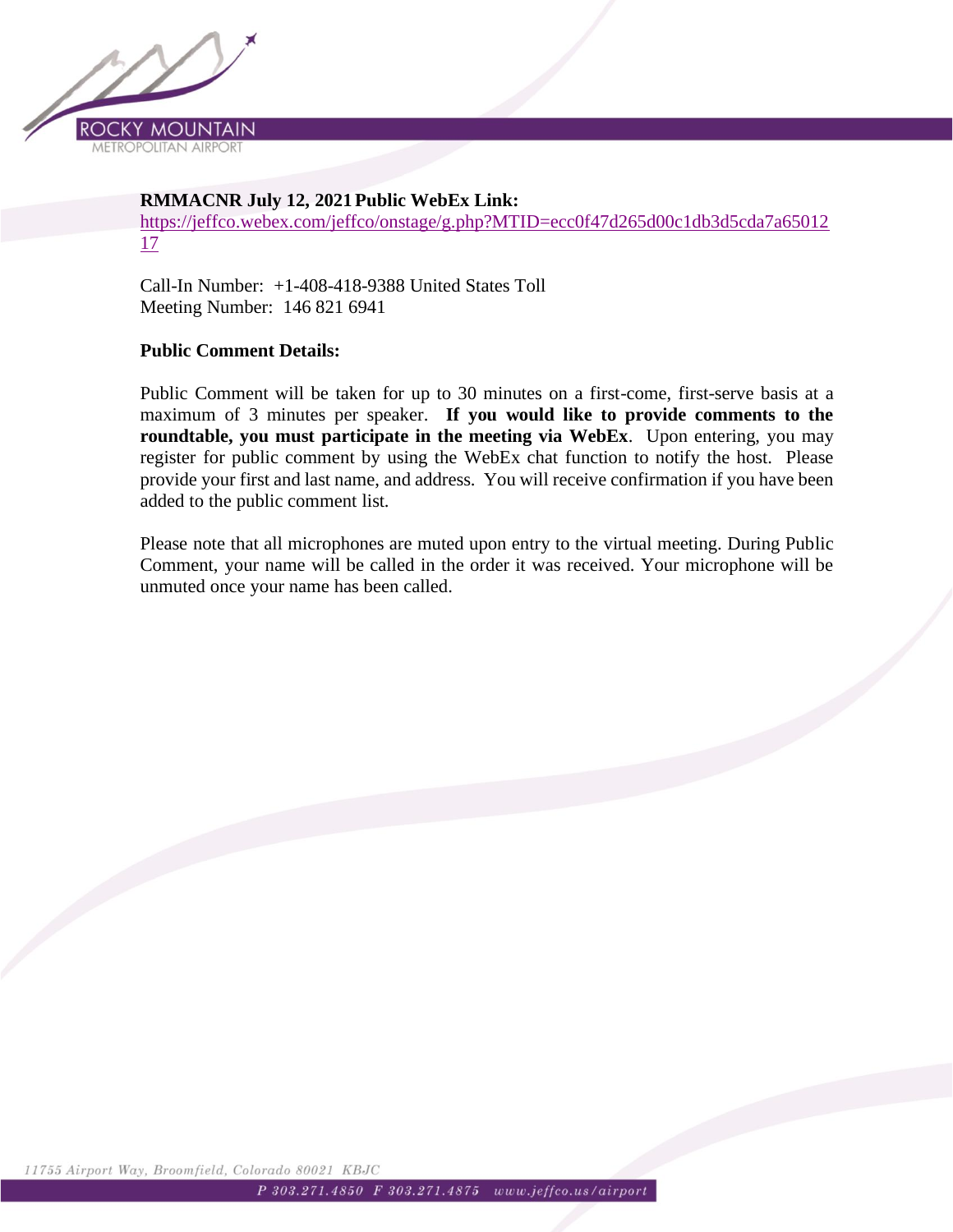

### **RMMA Community Noise Roundtable** – **Regular Meeting No. 6**

#### **June 14, 2021**

#### **Draft Minutes**

- 1. Meeting was called to order by Chair Lacis
- 2. Roll Call Emily Tranter, PSG

| City of Arvada                | Councilmember John Marriott and<br><b>City Manager Mark Deven</b> |
|-------------------------------|-------------------------------------------------------------------|
| <b>Boulder County</b>         | <b>Commissioner Matt Jones</b>                                    |
| City and County of Broomfield | Councilmember Stan Jezierski and<br>Councilmember Deven Shaff     |
| Jefferson County              | <b>Commissioner Tracy Kraft-Tharp</b>                             |
| City of Louisville            | Councilmember Jeff Lipton (Vice)                                  |
| Town of Superior              | Mayor Pro-tem Mark Lacis (chair)<br>and Councilmember Kyle Brown  |
| City of Westminster           | <b>Councilor Kathryn Skulley</b>                                  |

3. Approval of Agenda

Motion by Jeff Lipton, Second by Tracy Kraft-Tharp. Approval unanimous

4. Approval of Minutes – May 12, 2021 RMMACNR Regular Meeting No. 5

(needed amendment for correct date on minutes) Motion by Char Lacis, Second by Tracy Kraft-Tharp. Approval unanimous.

5. Public Comments

*30 minutes for public comments with 3 minutes per speaker.* Speakers included: Elizabeth Heidle, Debra Atickson, Brad Walker-Superior, Charlene Wiley, Chris Carnouskis, Patrice Stout, and Margie Weik.

- 6. Roundtable Agenda Items:
	- A. Airport Advisory Board/RMMA process to develop a Strategic Business Plan to guide investment and development decisions that will affect RMMA over the next 20 years.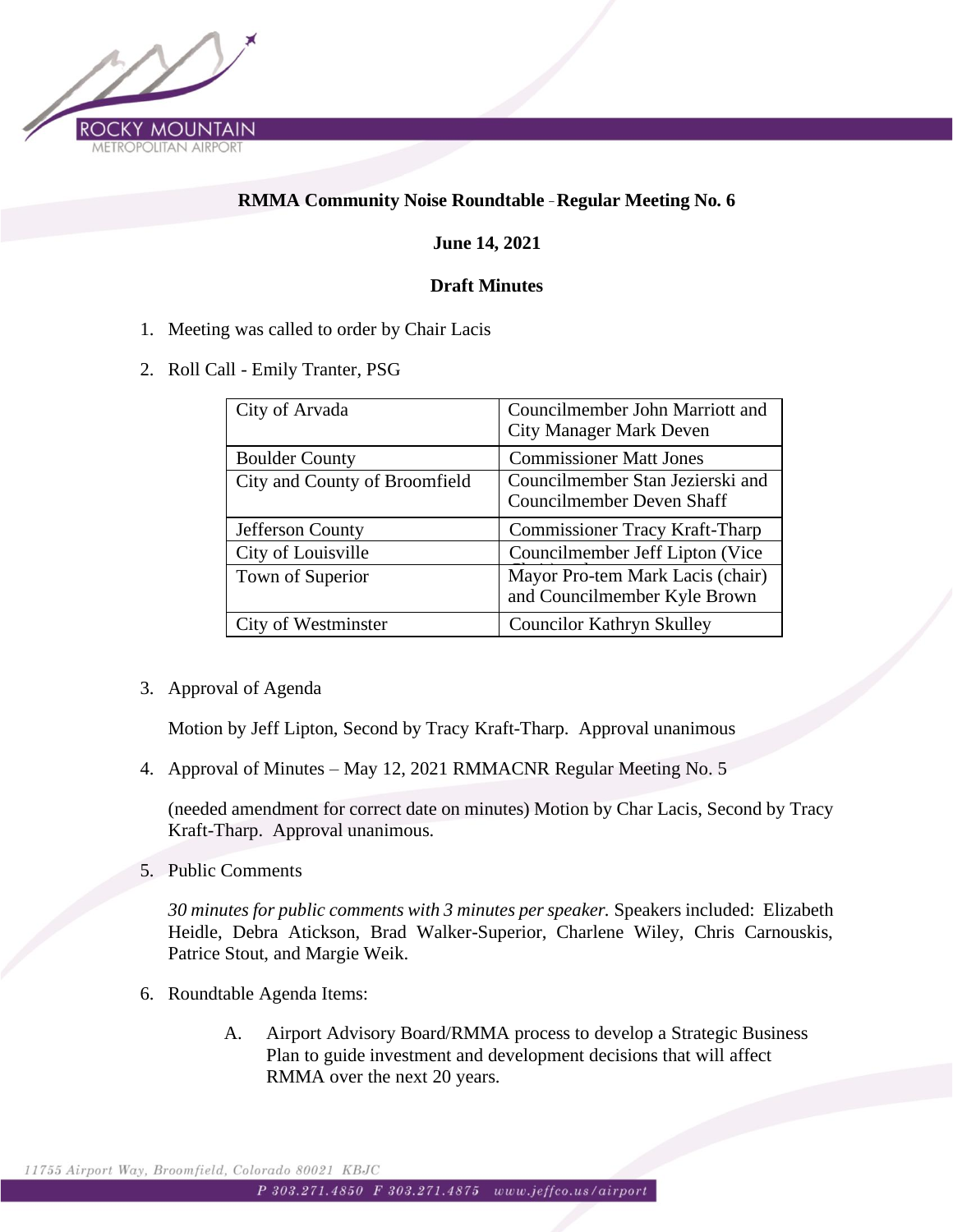

Long discussion about the survey and contents/intent and concerns from the CNR.

Tracy Kraft-Tharp will set up meeting with Paul Anslow and Chair Lacis to discuss investing more in the airport consultants to focus on noise and long-term planning. No formal motion was taken.

- B. Discussion of the 2019 RMMA Noise Mitigation Study prepared for the Town of Superior and the City of Louisville by ABCx2 consultants
	- Dave Carbone of PSG provided an overview of the recommendations.
	- Chair Lacis recommended that the airport and FAA responds to each suggestions to share what is workable and not—and which ones they are already doing and which they are willing to do or not
	- Paul Anslow agreed and suggested that the airport could show what they have already started doing at the August and September. But the FAA would take a year.
	- Chair Lacis asked that the airport could specify what is mandatory and what is voluntary for pilots. He also noted that the airport could take a first crack at recommendations working with PSG to put together a response and then identify additional stakeholders need to respond.
	- PSG will identify who we should have answer each section—and then bring it back to July meeting.
	- Recommendations tabled until July meeting where we will hopefully adopt a resolution that will forward the recommendations to appropriate stakeholders.
- 7. Committee or Board Member Reports
	- Arvada-none
	- Boulder County: There has been a request for an email to go out to people that have written about noise issue but want to make sure that people who write into the general email are also receiving the email correspondence back.
	- **•** Jefferson County: Airport has put together an exciting list of activities this summer—would like to include in the email list that Boulder County is sending. Good opportunity to engage.
	- Broomfield No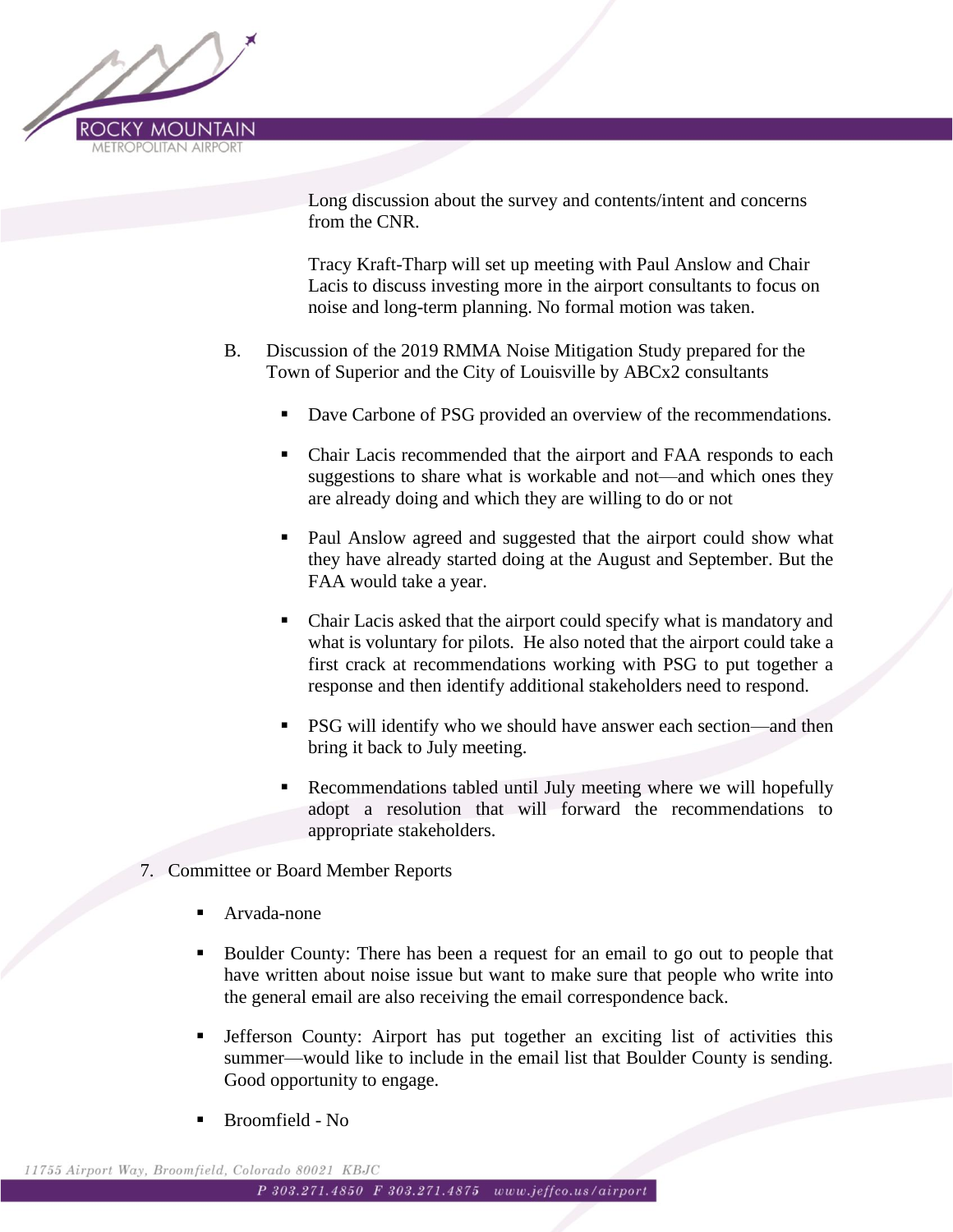

- Louisville-No
- Superior-No
- Westminster-No
- 8. Adjourn

Chairperson Lacis adjourned the meeting at 11:01 am.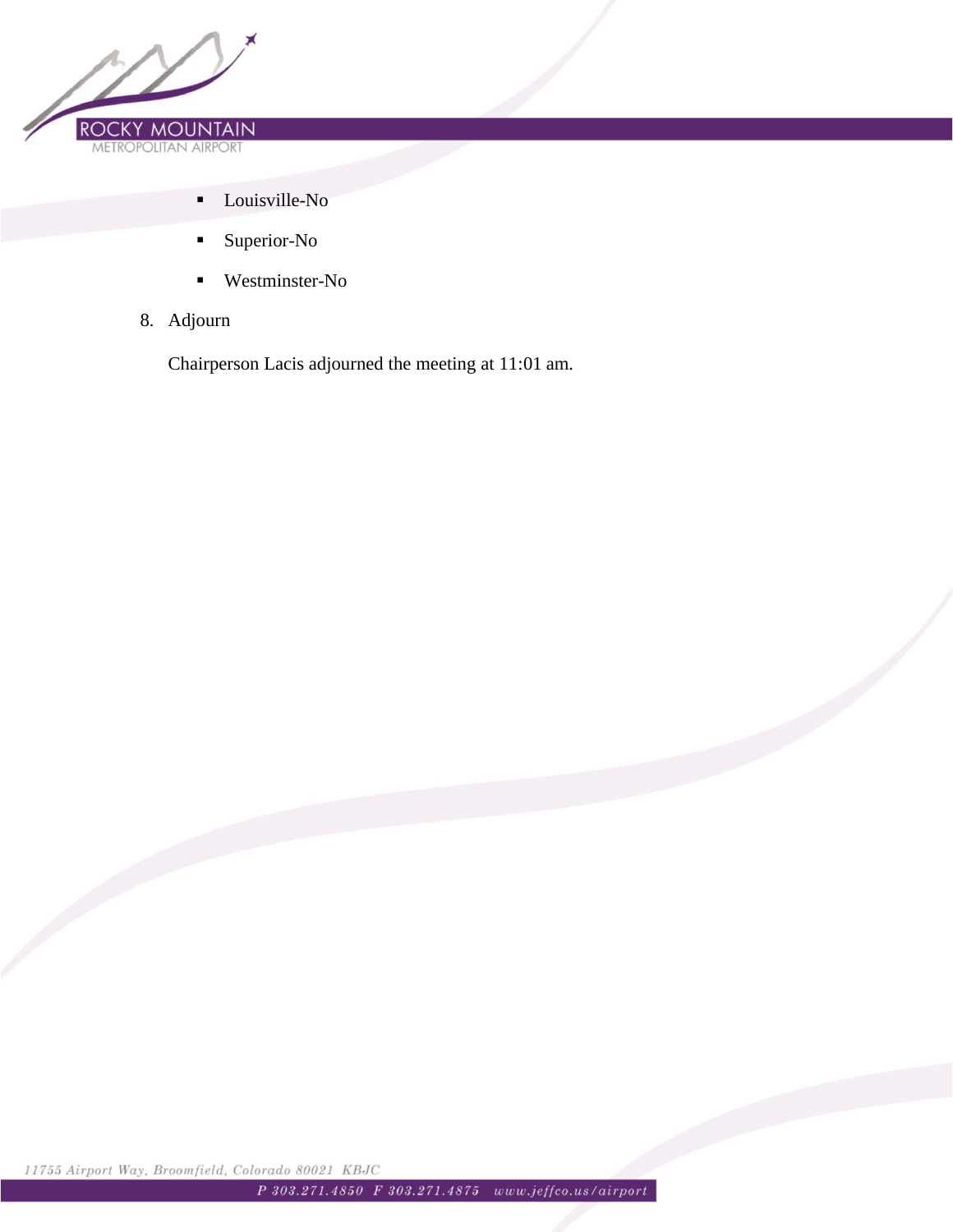### **Rocky Mountain Metropolitan Airport Community Noise Roundtable \*\*\*\*\*\*\*\*\*\*\*\*\*\*\*\*\*\*\*\*\*\*\*\*\*\*\*\*\*\*\***

# **Resolution No. 21-01**

## **A Resolution to Fix the Amount of the Annual Dues for Each Member of the Rocky Mountain Metropolitan Airport Community Noise Roundtable Board of Members for Calendar Year 2022**

*WHEREAS,* the Rocky Mountain Metropolitan Airport Community Noise Roundtable (Roundtable) was created by an Intergovernmental Agreement (IGA), pursuant to Colorado Revised Statute (CRS) Section 29-1-203, effective December 1, 2020 to provide for and promote a regional, coordinated approach to collaborate on and address the noise impacts to the community surrounding the Rocky Mountain Metropolitan Airport; and

*WHEREAS,* the Roundtable held its first Regular Meeting on January 11, 2021 and continues to meet monthly in compliance with Article VI of the current Roundtable Bylaws; and

*WHEREAS*, the current Roundtable Bylaws state the following: "The Members shall pay annual dues to the Roundtable in an amount to be determined annually by the Board. The initial budget will be \$21,000 and will be shared equally by the Local Government Members, with each Member contributing \$3,000 for calendar year 2021 operations of the Roundtable. The Board shall fix the amount of such dues for the ensuing calendar year no later than July 31 of the thencurrent calendar year and shall notify all Members thereof."

*WHEREAS,* the Roundtable Board of Members anticipates the Roundtable will continue to meet monthly in calendar year 2022 and that the level of Roundtable activity and the amount of Roundtable expenses in calendar year 2022 will be about the same as in calendar year 2021;

*NOW THEREFORE BE IT RESOLVED*, that the Roundtable Board of Members hereby fixes the amount of the annual dues for each Member of the Board to be \$3,000 for Calendar Year 2022 and shall notify the Members of such amount, as required by the Bylaws.

### **APPROVED AND ADOPTED BY THE BOARD OF MEMBERS OF THE ROCKY MOUNTAIN METROPOLITAN AIRPORT COMMUNITY NOISE ROUNDTABLE ON JULY 12, 2021.**

\_\_\_\_\_\_\_\_\_\_\_\_\_\_\_\_\_\_\_\_\_\_\_\_\_\_\_\_\_\_\_\_\_ \_\_\_\_\_\_\_\_\_\_\_\_\_\_\_\_\_\_\_\_\_\_\_\_\_\_\_\_\_\_\_\_\_\_\_\_\_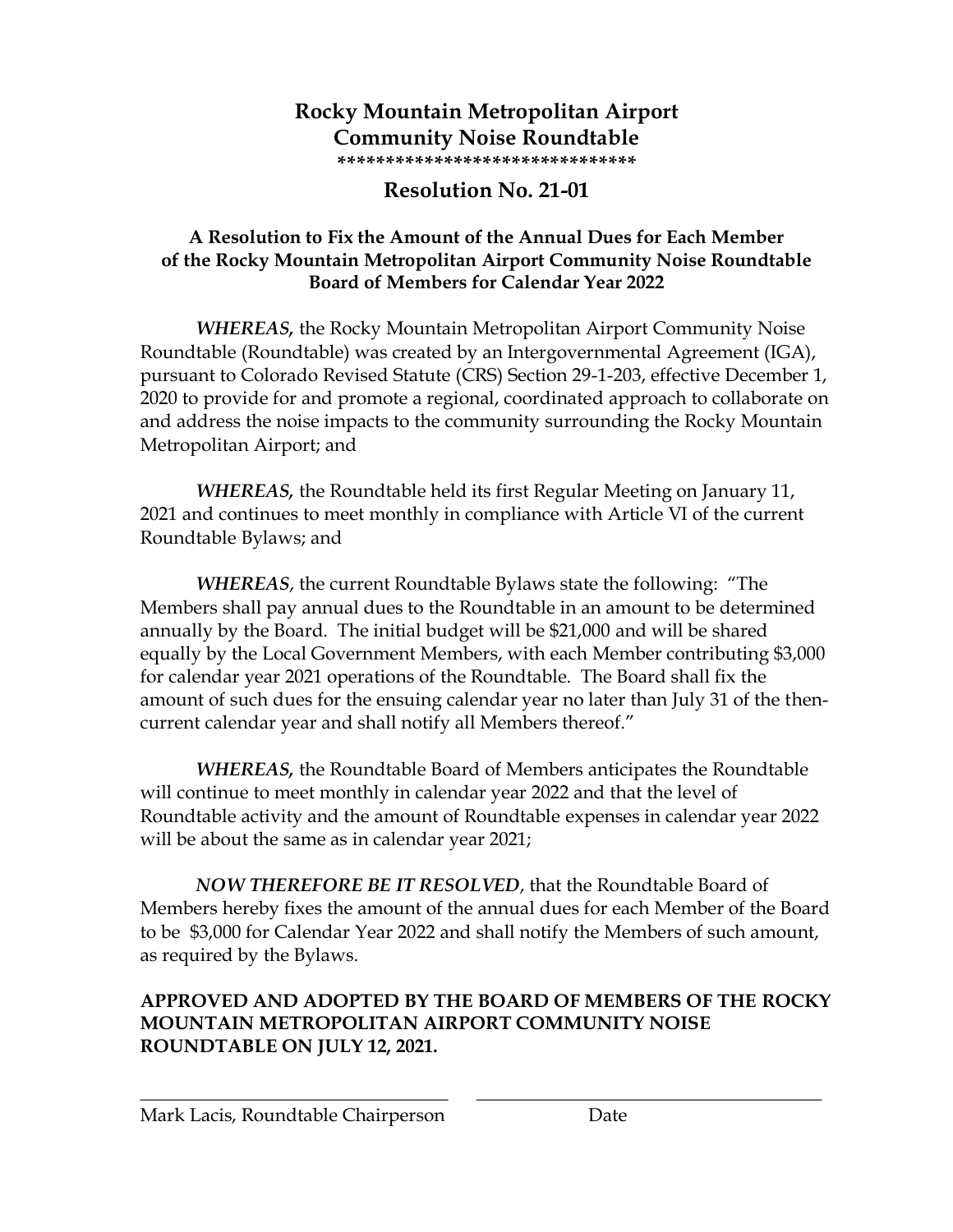# **Rocky Mountain Metropolitan Airport Community Noise Roundtable**

**\*\*\*\*\*\*\*\*\*\*\*\*\*\*\*\*\*\*\*\*\*\*\*\*\*\*\*\*\*\*\***

### **Resolution No. 21-02**

### **A Resolution to Endorse the Aircraft Noise Mitigation Recommendations Contained in the Phase II-Strategy Recommendations Summary Report September 2019 Prepared by ABCx2 for the Town of Superior and the City of Louisville**

*WHEREAS,* the Rocky Mountain Metropolitan Airport Community Noise Roundtable (Roundtable) was created by an Intergovernmental Agreement (IGA), pursuant to Colorado Revised Statute (CRS) Section 29-1-203, effective December 1, 2020; and

*WHEREAS,* the purpose of the Rocky Mountain Metropolitan Airport Community Noise Roundtable is to provide for and promote a regional, coordinated approach to collaborate on and address the noise impacts to the community surrounding the Rocky Mountain Metropolitan Airport and the Town of Superior and the City of Louisville are Members of the Board of the Roundtable; and

*WHEREAS,* in late 2018, ABCx2 was engaged by the Town of Superior to help identify solutions to the growing impact of aircraft noise attributed to aircraft operations at Rocky Mountain Metropolitan Airport (RMMA) and the City of Louisville joined the effort in 2019; and

*WHEREAS,* the Phase II effort by ABCx2 involved developing a portfolio of aircraft noise mitigation recommendations in the following five strategy focus areas: (1) Flight procedures, practices, and policies, (2) Community outreach and engagement, (3) Industry outreach and engagement, (4) Land use planning and development, and (5) Regional collaboration and planning, to be implemented by the appropriate stakeholders; and

*WHEREAS,* the Phase II-Strategy Recommendations Summary Report September 2019 states: "While these recommendations will not silence the aircraft operating in and out of RMMA, nor are they expected to eliminate 100% of the community concerns over aircraft operations, they are intended to help both the airport and the surrounding communities co-exist and to help maintain the quality of life within the region. At the same time, these efforts are intended to help the airport operate in a sustainable and community-friendly way."

*NOW THEREFORE BE IT RESOLVED,* that the Roundtable Board of Members hereby endorse the aircraft noise mitigation recommendations contained in the Phase II-Strategy Recommendations Summary Report September 2019 prepared by ABCx2 for the Town of Superior and the City of Louisville and will